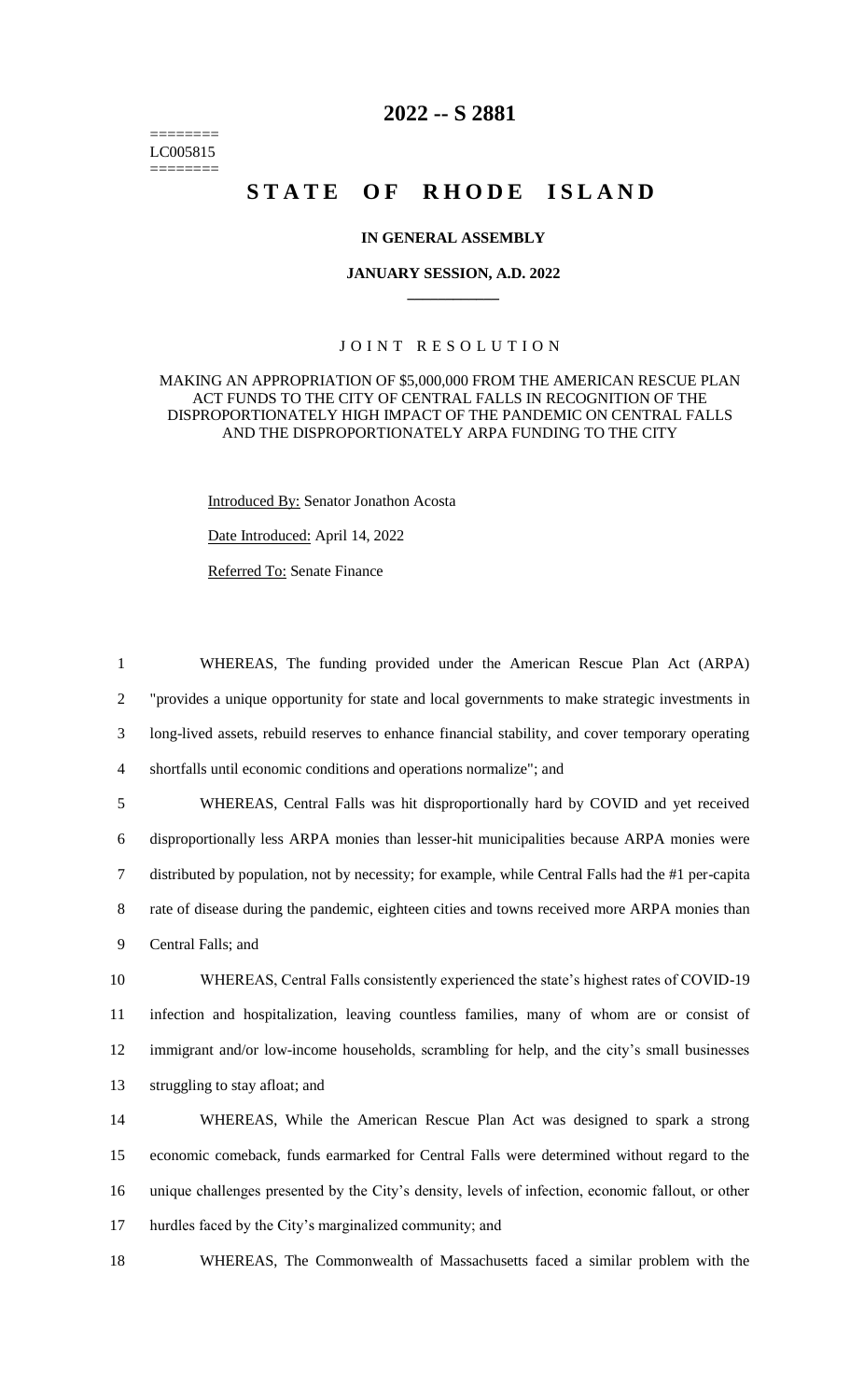small municipalities of Chelsea, Everett, Methuen and Randolph and, in order to "right this wrong," Governor Baker chose to apportion \$109 million in State ARPA monies directly to these municipalities stating that, "These four communities were disproportionately impacted by the virus, and this additional funding will support critical local COVID response and recovery efforts"; and

 WHEREAS, It is vitally necessary to also "right this wrong" in Central Falls and appropriate the funds necessary to combat threats to the public health including, but not limited to, pandemic relief, public health outreach, the development of affordable housing, behavioral health supports, substance abuse support and resources for domestic violence; now, therefore be it RESOLVED, That there is hereby appropriated, out of any money from the American Rescue Plan Act in the treasury not otherwise appropriated for the fiscal year 2022-2023, the sum of five million dollars (\$5,000,000) to the City of Central Falls for recovery from the COVID-19 pandemic; and the state controller is hereby authorized and directed to draw his orders upon the general treasurer for the payment of said sum, or so much thereof as may be from time to time required, upon receipt of properly authenticated vouchers.

======== LC005815 ========